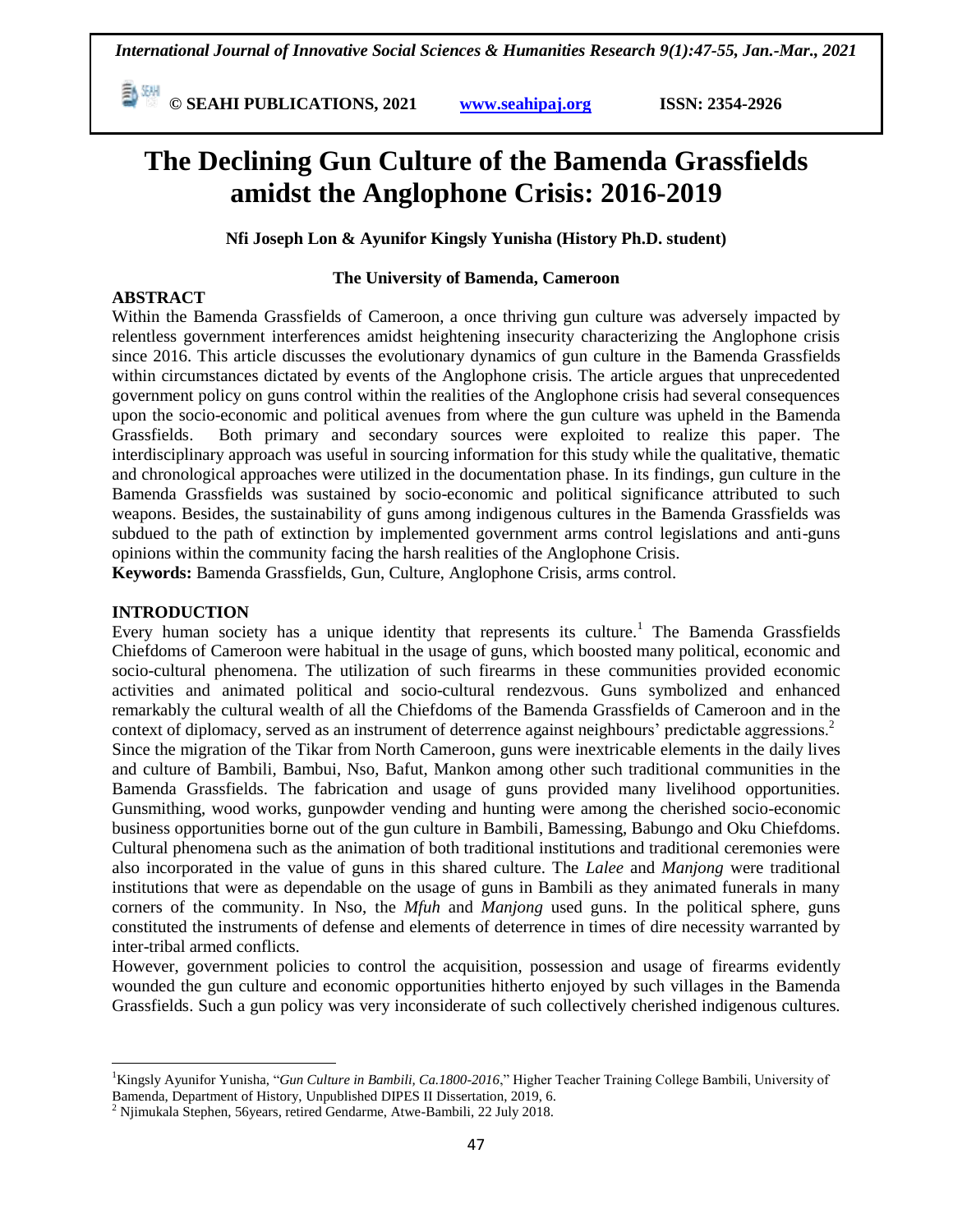The implemented government measures for national arms control since  $1973<sup>3</sup>$  infringed upon the once thriving gun culture in Bafut, Mankon, Nso, Nkwen among other communities of the Bamenda Grassfields. Since the implementation of such uncompromising arms control policies in Cameroon, especially amidst the heights of the Anglophone crisis since 2016, indigenous cultures within the Bamenda Grassfields have been forced to an abrupt end. This study will extensively argue that the once thriving gun culture in the entire Bamenda Grassfields was negatively impacted by government policy, particularly, while aiming for gun control within the further escalating Anglophone crisis.

#### **The Sourcing and Utilization of Guns in the Bamenda Grassfields**

Guns and ammunitions that characterized a traditional society in the Chiefdoms of the Bamenda Grassfields during the golden days of a thriving gun culture were sourced from a few of such communities but a lesser proportion came from Bamum Kingdom in the West Region of Cameroon. <sup>4</sup> An exemplary caption of the sourcing, exchange and circulation of firearms and ammunitions in Bambili before 2016 when the Anglophone Crisis escalated can be presented in the figure that follows.

 $\overline{a}$ 

<sup>3</sup> Nchourupouo Isaac Siril, 36years, Assistant Divisional offer for Tubah, D. O's office, Bambui, 09 May 2018.

<sup>4</sup> Ibid.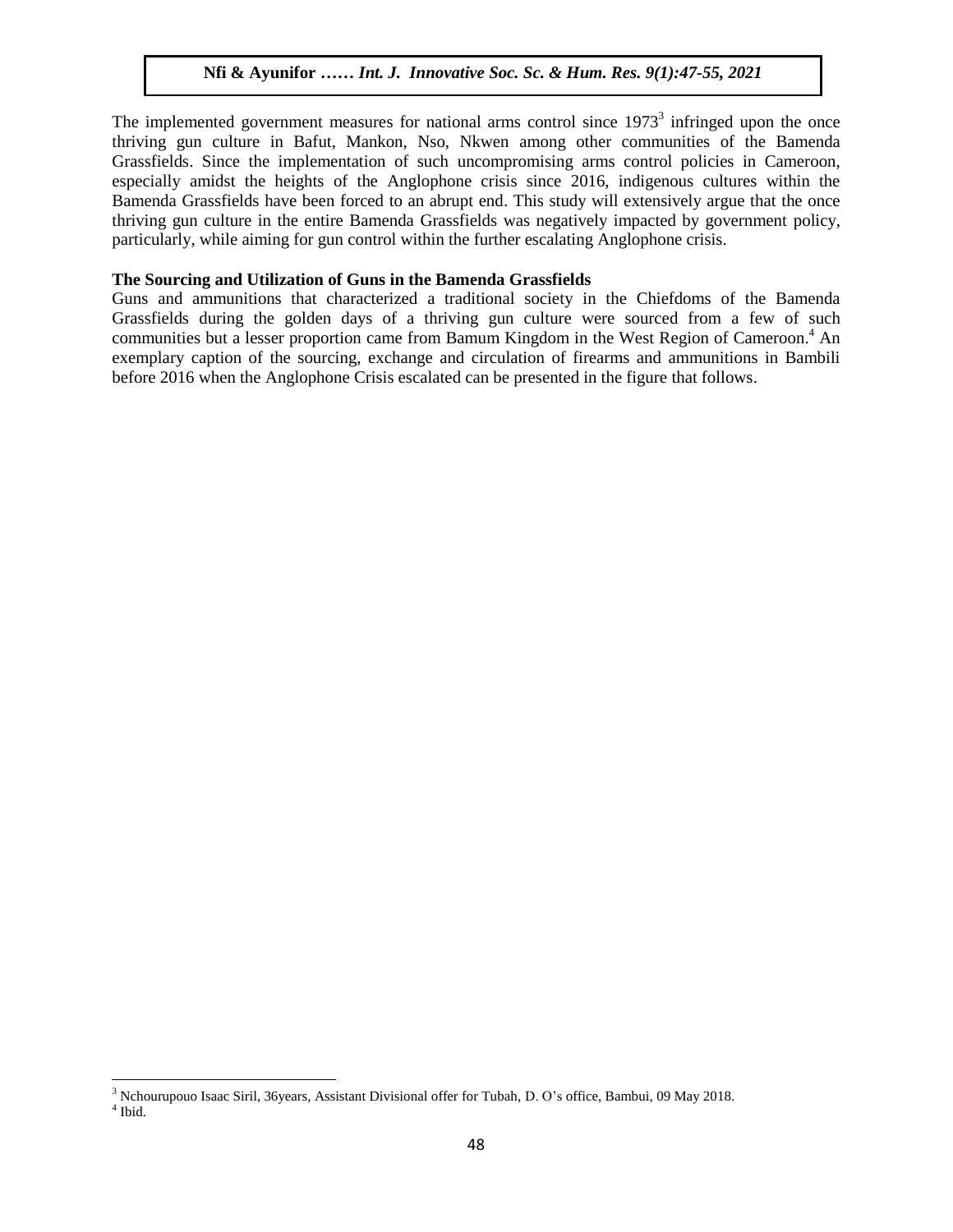**Nfi & Ayunifor** *…… Int. J. Innovative Soc. Sc. & Hum. Res. 9(1):47-55, 2021*



## **Fig. 1: Firearms and Ammunitions sourcing, exchange and circulation in some Bamenda Grassfields villages,**

Source: Kingsly Ayunifor Yunisha, "Arms Posession and State Regulation in the Bambili Fondom of the Bamenda Grassfields 1973-2016," University of Bamenda, Faculty of Arts, Department of History and Archaeology, unpublished Master's Dissertation, 2019, 53.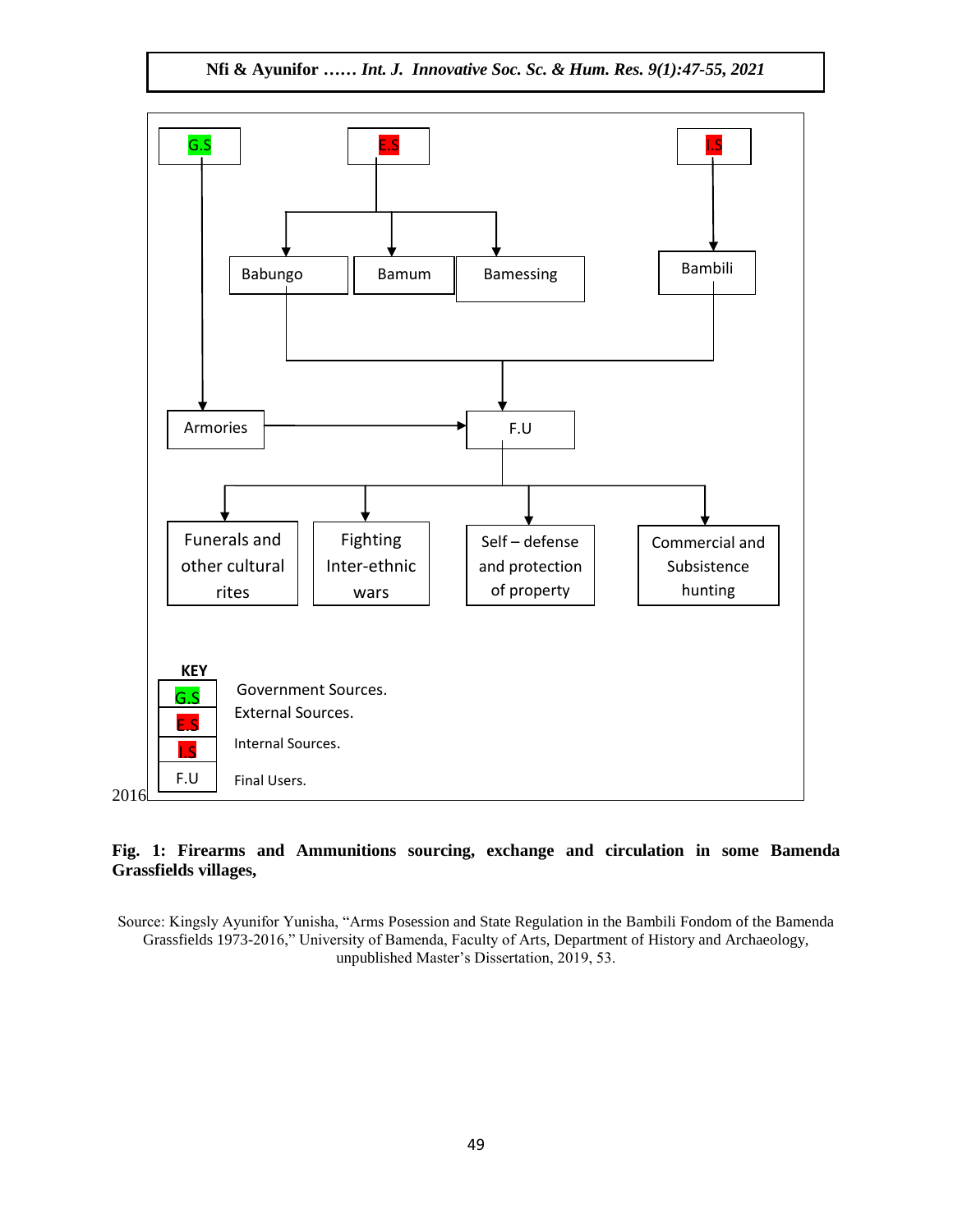#### **Traditional Value of Guns in the Bamenda Grassfields**

In the social domain, guns were important for the animation of all funerals since in the pre-colonial period.<sup>5</sup> All communities in the Bamenda Grassfields shared a custom of compulsory funeral rites for all departed members of the community. During such recurrent occasions, gunshots were indispensable to send departed souls to the land of spirits where they reunited with venerated ancestors.<sup>6</sup> In the phenomena of indigenous cultures, gun firing was an indispensable characteristic of funerals in all the cardinal points of the community. All funerals unfolded with numerous gunshots from by both members of family and community at large who were mourning and sympathizing respectively. Gun firing at funerals usually differed according to traditional status and economic background of the deceased persons. In the case of traditional titled men and women of the community, more guns were fired at their funerals.

This was even far greater and quite interesting when such a number was overwhelmed during the celebrations commemorating the events of a "disappeared"<sup>7</sup> Fon.<sup>8</sup> These rare occasions rallied together all members of community and neighboring villages. In the case of the celebrations that marked the disappearance of Fon Awemo II, uncountable thunderous gunshots sounded daily from 15 November 2013 to 28 February 2014 when mourning officially ended.<sup>9</sup>



## **Firearms display at the traditional funeral of Fon Awemo II of Bambili, Bambili 2013**

# **Source[:https://www.grip.org/sites/grip.org/files/NOTES\\_ANALYSE/2016/NA\\_2016-04-04\\_FR\\_G-](https://www.grip.org/sites/grip.org/files/NOTES_ANALYSE/2016/NA_2016-04-04_FR_G-BERGHEZAN.pdf)[BERGHEZAN.pdf](https://www.grip.org/sites/grip.org/files/NOTES_ANALYSE/2016/NA_2016-04-04_FR_G-BERGHEZAN.pdf)**

In the case of Bambili, this event remains one of the last occasions where gun culture was upheld in postcolonial years before the implementation of a prohibitive gun policy in 2016.

There were some traditional institutions in Bambili whose existence was indispensable of guns. *Lalee* featured with gunshots at funerals always at night. The time of their exhibition rested on the myths of the institution as a reincarnation of gods who could not be seen by anyone, much less by a woman.<sup>10</sup> The numerous gunshots that sounded in the nightly hours of either the first or second days of a funeral kept

 $\overline{\phantom{a}}$ 

<sup>5</sup> Mbunkah Yekikang Lucas, 60years, member of *menjong*, Bambili, 20 June 2018.

<sup>6</sup> Nchotidoh Robert, 78 years, member of *lalee*, Bambili, 12 April 2018.

 $^7$  The peoples of the Bamenda Grassfields of Cameroon prefer to say a Fon disappeared rather than saying that he died. This is due to the belief shared by all such communities that a Fon does not die but simply disappears and reincarnates in another body. That is why the death of a Fon is never announced until a new one has been enthroned.

<sup>8</sup> Nche Samuel, 66 years, member of *menjong*, 3 corners Bambili, 10 July 2018.

<sup>&</sup>lt;sup>9</sup> Ibid.

 $10$  Ibid.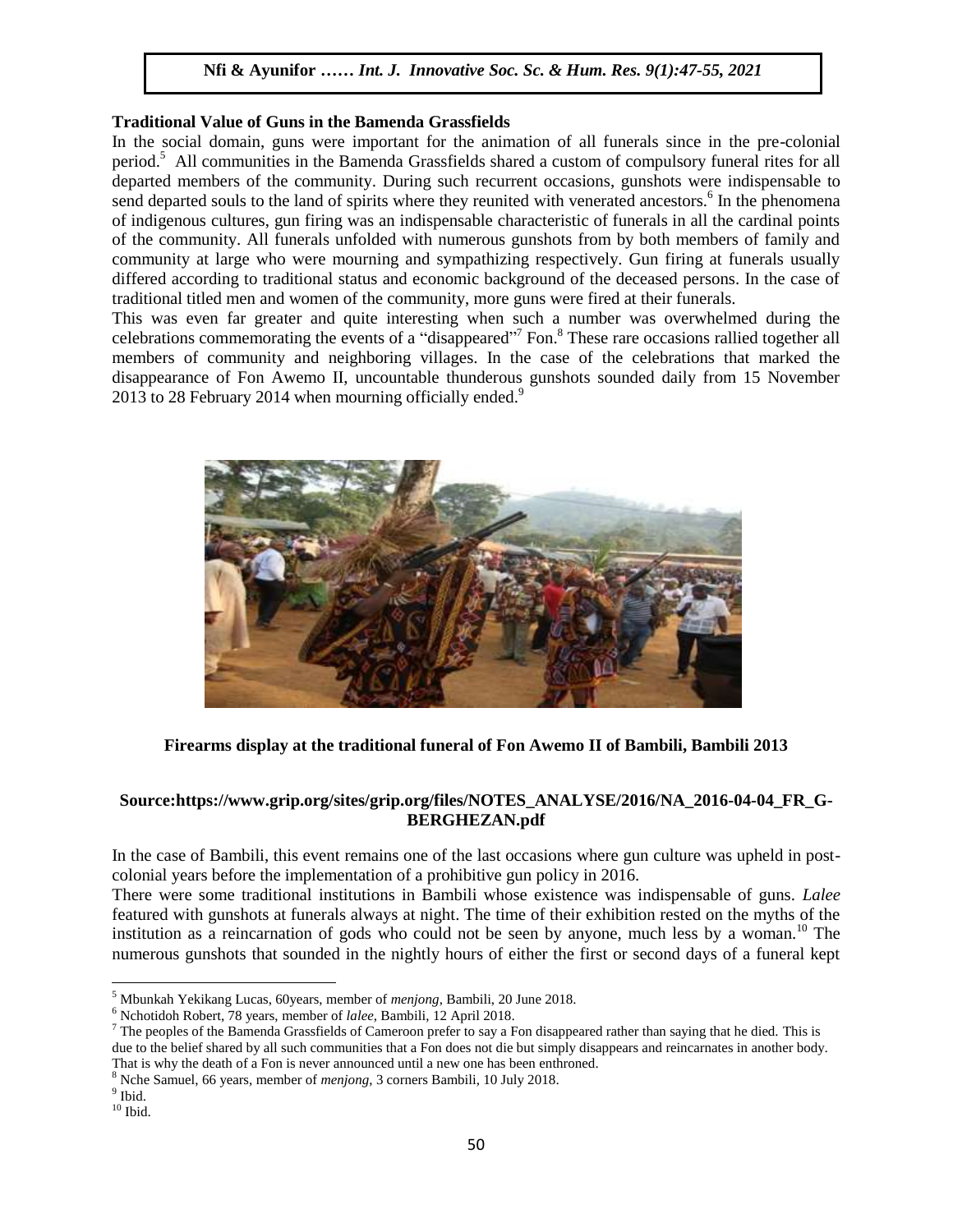distant listeners awake in their beds and mats as mourning households and all adult members of the community were able to determine the shots of *Lalee* from a possible event of armed robbery. The intense, thunderous and quite disturbing nightly gunshots of *Lalee* were synonymous to none in nightly hours of a day. The gun-filled exhibitions of this traditional institution became its tag and symbol that many traditionally affiliated subjects mastered and adored in Bambili.

Among the rest of the Bamenda Grassfields, *Menjong<sup>11</sup>* was another traditional institution that prioritized gun usage in its catalogue of activities, especially during funerals. There existed two types of *Menjong*. The *Menjong-Fuo* was a group of selected armed abled body males of the community to fire gunshots at funerals or battled fields under the auspices of the Fon.<sup>12</sup> This was not very recurrent in the community funerals because the Fon rarely took part at funerals and inter-ethnic armed conflicts were not too regular. There was also the *Menjong-Nwen* that comprised selected and assembled members of the community to assist an individual in exhibiting gunshots as mourning went on.

Maturity and manhood were also symbolized by the ownership and usage of guns in the context of cultural perceptions.<sup>13</sup> In all of these communities, every emerging young man could only be well appreciated from the ability of such an individual to own and fire a gun during traditional occasions, especially funerals. Gun firing differentiated lesser men from abled men.<sup>14</sup> Lesser men as non-gun owners were commonly referred to be, were equated to women who lacked the boldness to fire a gun. This could be a topic for another debate.

At funerals, youngsters who were turning in their teen ages were cajoled to fire guns. Such show of boldness qualified them as men and in rare occasions were characterized by showering of gifts unto the individual, especially by parents and guardians.<sup>15</sup> In similar circumstances, some women displayed bolder attitudes as they fired guns with just one hand.<sup>16</sup> This unexpected trend of events that was very much cherished in this part of Cameroon downplayed on sexist comments and pejorative opinions about women.

From a careful glance at some negative opinions about the liberal gun environment that thrived in the Bamenda Grassfields, the implementation of national arms control laws in 1973 and 2016 successively by Cameroon government were saluted with euphoria. Those who saw guns only as instruments of social trauma and disorder continued to dispute contrary arguments that project guns as inextricable components of culture and economy of Bamenda Grassfields villages. However, largely shared anti-gun opinions gave more credibility to government intentions to push for guns control legislations prioritizing collective safety in the post-colonial era.<sup>17</sup> This posed evidently challenging threats to the sustainability of a once thriving indigenous gun culture the Bamenda Grassfields.

#### **Government Firearms Control Legislation before 2016**

On 22 October 1973, President Ahmadou Ahidjo signed law number 73/658 for the purpose of arms control in Cameroon.<sup>18</sup> This was the most decisive law in the history of arms control in post-reunified Cameroon.<sup>19</sup> It targeted the importation, sale, acquisition and ownership of firearms and ammunitions of war, defense and hunting. It established different types of authorizations indispensable for any individual who sought the ownership of firearms within Cameroon frontiers. Specifically, there was unconditional

 $\overline{\phantom{a}}$ 

<sup>&</sup>lt;sup>11</sup> Also known as *Manjong* in Bafut, Nkwen and Mankon.

<sup>12</sup>Abobu Jonathan, 51years, member of *menjong,* Bambili, 30 May 2018.

 $^{\rm 13}$  Ibid.

 $^{14}$  Ibid.

 $15$  Ibid.

<sup>16</sup> Interview with Nwatum Atanga John.

<sup>&</sup>lt;sup>17</sup> Ashongdang Taniform, 39 years, victim of Bambili-Babanki war, Bambili, 12 April 2018.

<sup>&</sup>lt;sup>18</sup> Interview with Isaac Cyril Nchourupouo.

 $19$  Germany annexed the territory as a protectorate on 12 July 1884. In 1916, Britain and France defeated Germany in Cameron during WWI and partitioned the territory among themselves. These spheres were administered independently until 1961 when the former British Southern Cameroon voted to reunite with the already independent Republic of Cameroon to form the Federal Republic of Cameroon. On 20 May 1972, the Federal system was abolished and a unitary state created called the United Republic of Cameroon.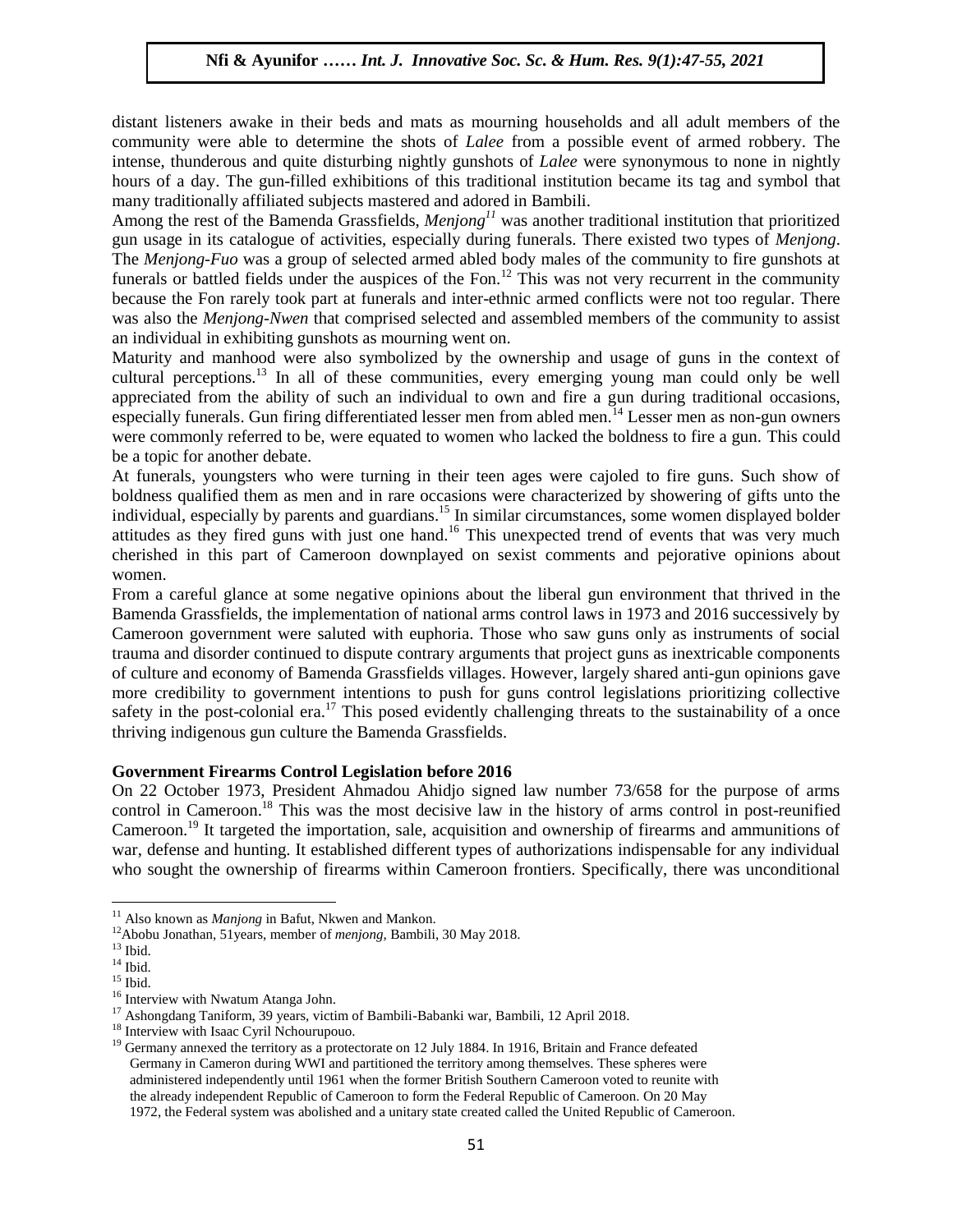need for such gun aspirants to seek an authorization of purchase and ownership of firearms and ammunitions for personal usage. In the same context, one could opt for an authorization for importation of arms, their spare parts and munitions for commercial purpose. For non-citizens living in Cameroon, they were indiscriminately compelled to seek an authorization for purchase of arms and ammunitions for strangers.

Penalties to defaulters were mild but very uncompromising.<sup>20</sup> Chapter four, article twenty of law number 73/658 emphasized that without bias of application, deviants paid a compulsory fine of 4000 ton 25000 CFA francs and an imprisonment term of five to ten days.<sup>21</sup> Besides, all illegally acquired arms were to be confiscated. Some people opine that the punishments contained therein were not too rigid and appeared to be very loose. Assigning just five to ten days in prison with a 4000 to 25000 CFA francs fine seemed less threatening to illicit arms dealers.

This explains why even after 1973, the phenomenon of firearms and ammunitions in the Bamenda Grassfields was not seriously impacted. Gun usage without prescribed authorizations was rampant in cultural rites, hunting and in sustaining inter-ethnic wars.<sup>22</sup> In reality, this law was ambitious but fell short of strong internal provisions to eliminate the proliferation of illicit arms and ammunitions. These weaknesses and the complacency of mandated administrative authorities encouraged continuous local fabrication and usage of firearms and ammunitions in local communities without required legitimacy. These previous shortcomings were supplemented in 2016 with what popular opinions rated as better and timely.

#### **Tightening State Control of Firearms and Ammunitions amidst the Anglophone Crisis**

From 2016, Anglophone secessionist attempted to render the Anglophone regions ungovernable through civil disobedience, boycotts, urban terrorism, mass protests etc. National days such as February 11 celebrated as youth's day and May 20 celebrated as national day were boycotted and/or sabotaged. Mass protests were regular and the most popular was on September 22, 2017 when men, women, children came out in all the villages in Anglophone Cameroon and in all the major cities in the world including the UN headquarters, New York to clamour for the independence of the Southern Cameroons<sup>23</sup>. On October 1, 2017 they celebrated the independence of the Southern Cameroon thereby violating the sovereignty and territorial integrity of the Republic of Cameroon<sup>24</sup>. The extremists also declared every Monday a civil disobedience day with no work or no activity especially government related activities. Since then ghost towns, lock-ups etc became common methods of fighting the enemy republic.

The new modus operandi this time was the use of arms or warfare to liberate the Southern Cameroons. Several armed groups were created by the various factions of the Anglophone liberation struggle. The most prominent were; the Southern Cameroons Defense Force (SOCADEF) of Ebenezer Akwanga, the Ambazonia Defense Force (ADF) of Ayaba Cho, the Lebialem Red Dragons controlled by Chris Anu, Ambazonia Self-Defense Council, Ambazonia Restoration Army led by Paxson Agbor, Southern Cameroon Defense Forces (SCDF) controlled by Nso Foncha and Manyu Ghost Worriors (World Bank, 2019). These groups acquired weapons through and from Nigeria and even used young men and women from the Cross River State of Nigeria as machineries<sup>25</sup>. From the use of Dane guns, knives, cutlasses at the beginning of this phase of the war, the "Amba Boys" as they are called later acquired AK47s and the

 $\overline{a}$ 

<sup>&</sup>lt;sup>20</sup> Kingsly Ayunifor Yunisha, "Arms Possession and State Regulation in the Bambili Fondom of the Bamenda Grassfields 1973-2016," University of Bamenda, Faculty of Arts, Department of History and Archaeology, unpublished Master's Dissertation, 2019, 67.

 $21$  Law number 73/658 of 22 October 1973.

<sup>22</sup> Interview with Isaac Cyril Nchourupouo.

<sup>23</sup> N. Okereke, "Analysing Cameroon's Anglophone Crisis", *Counter Terrorist Trends and Analyses*, vol.10, no3, 2018, pp.8- 12

<sup>&</sup>lt;sup>24</sup> M. Ayim, *Former British Southern Cameroons Journey Towards Complete Decolonisation, Independence and Sovereignty*, Bloomington, Author House,2010, p.87

<sup>&</sup>lt;sup>25</sup> E.Sombaye,,"Inside the Virtual Ambazonia: Separatism, Hate Speech,Disinformation and Disapora in the Cameroon Anglophone Crisis", MA Thesis, the University of San Francisco, 2018,p.6.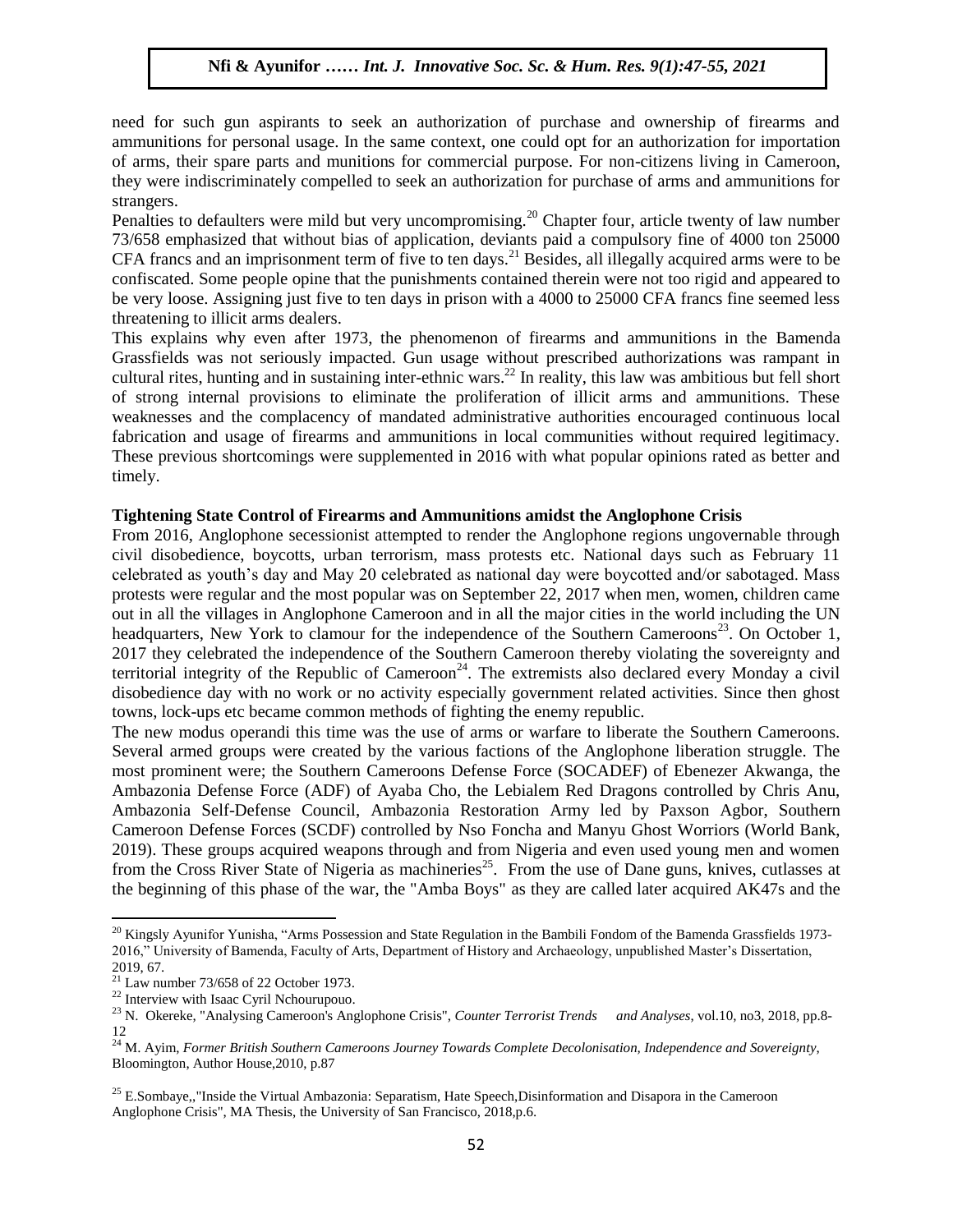deadly M21 which they used against the soldiers and civilians. The government had to react to check the misuse of guns in the Bamenda Grassfields.

President Paul Biya endorsed law number 2016/015 on 14 December 2016 to lay down general regulations for weapons and ammunitions in Cameroon.<sup>26</sup> In section eighty-three of part IV, this law repealed all provisions (the 1973 law included) earlier intended for the purpose of arms control.<sup>27</sup> The law clearly defined a weapon or arm as any object or device that can be used to kill, wound, knock, incapacitate or cause bodily injury. It identifies a Dane gun as any indigenously made barrel fireman capable of firing lead, bullets or projectiles using an explosive charge as a propellant that can kill, injure or incapacitate the victim. More so, it defines a native gun as any traditionally made object or device that can be used to kill, injure or produce a sound effect. This law specifies a hunting gun as a firearm used for game and sport hunting and not classified as a weapon of war or a defensive firearm.<sup>28</sup> Most importantly, this law prohibits any local fabrication of such local firearms and ammunitions.

It holds that whoever manufactured, sold or used traditional firearms got an imprisonment term within the range of two to ten years and a fine between five hundred thousand to ten million CFA francs.<sup>29</sup>. Within this rigid government arms control policy since 2016 blacksmiths, gun lenders, gunpowder vendors, hunters and cultural loyalists were shunned out from their cherished traditional livelihoods across the Bamenda Grassfields of Cameroon. By targeting the prohibition of locally made weapons, the policy makers were indirectly acknowledging the impact of such firearms and ammunitions on the events of the souring Anglophone Crisis.

Furthermore, such a measure was meant to weaken the ability of armed separatists who were aided by illicit firearms and ammunitions fabricated without license.<sup>30</sup> To limit the ability of owners to orchestrate wider armed crimes against fellow citizens and most importantly, against the state, section twenty-nine of its chapter two restricted an individual from having access to more than one authorization to acquire, purchase and possess category four and five weapons.<sup>31</sup> Acknowledging the temperament and clumsiness of young people and disabled persons respectively in handling such sensitive weapons, section thirty prohibited the issuing of authorization to persons less than twenty-one years old, even if emancipated, or to an adult with disability.

## **Anglophone Crisis and the Changing Value of Guns in the Bamenda Grassfields**

Given the growing insecurity in the two English speaking regions of Cameroon, in 2016 government initiated an amendment of the 1973 arms legislation to ban the circulation of arms among uncertified civilians in the Northwest, Southwest, Littoral, Centre, Adamawa and West Regions of Cameroon.<sup>32</sup> This triggered unprecedented threats and challenges to the prominence of guns in the Bamenda Grassfields as a whole.

Such government arms control policies undoubtedly infringed on the cultural significance of guns shared by all villages within the Bamenda Grassfields. The use of guns in the animation of funerals was apparently compromised.<sup>33</sup> As from December 2016 onwards, amidst the heights of insecurity within the deteriorating Anglophone Crisis, the ownership of a firearm in Bambili, Mankon, Nso, Bafut among other villages of the Bamenda Grassfields was a crime. Funerals lost the characteristic gun firing tradition that was prioritized by everyone in all villages of the Bamenda Grassfields of Cameroon.

The phenomena of gunshots at funerals dwindled as such cultural treasures were put out of sight. This was because the owners feared arrests by the police on charges of defying laws in force, obliging

 $\overline{\phantom{a}}$ 

 $26$  Yunisha, "Arms Possession and State Regulation," 68.

 $^{27}$  Law number 2016/015 of 14 December 2016.

 $^{\rm 28}$  Ibid.

 $29$  Law number 2016/015 of 14 December 2016.

<sup>30</sup> Ali Gabga, 55years, Divisional Officer for Tubah D. O's office, Bambui, 09 May 2018.

 $31$  Law number 2016/015 of 14 December 2016.

<sup>&</sup>lt;sup>32</sup> "Decree Number 73/658 of 22 October 1973 regulating the Importation, sale, possession and Usage of Arms and Ammunitions".

<sup>33</sup> Achu Mudu, 54years, former gunpowder vendor, Bambili, 20 August 2018.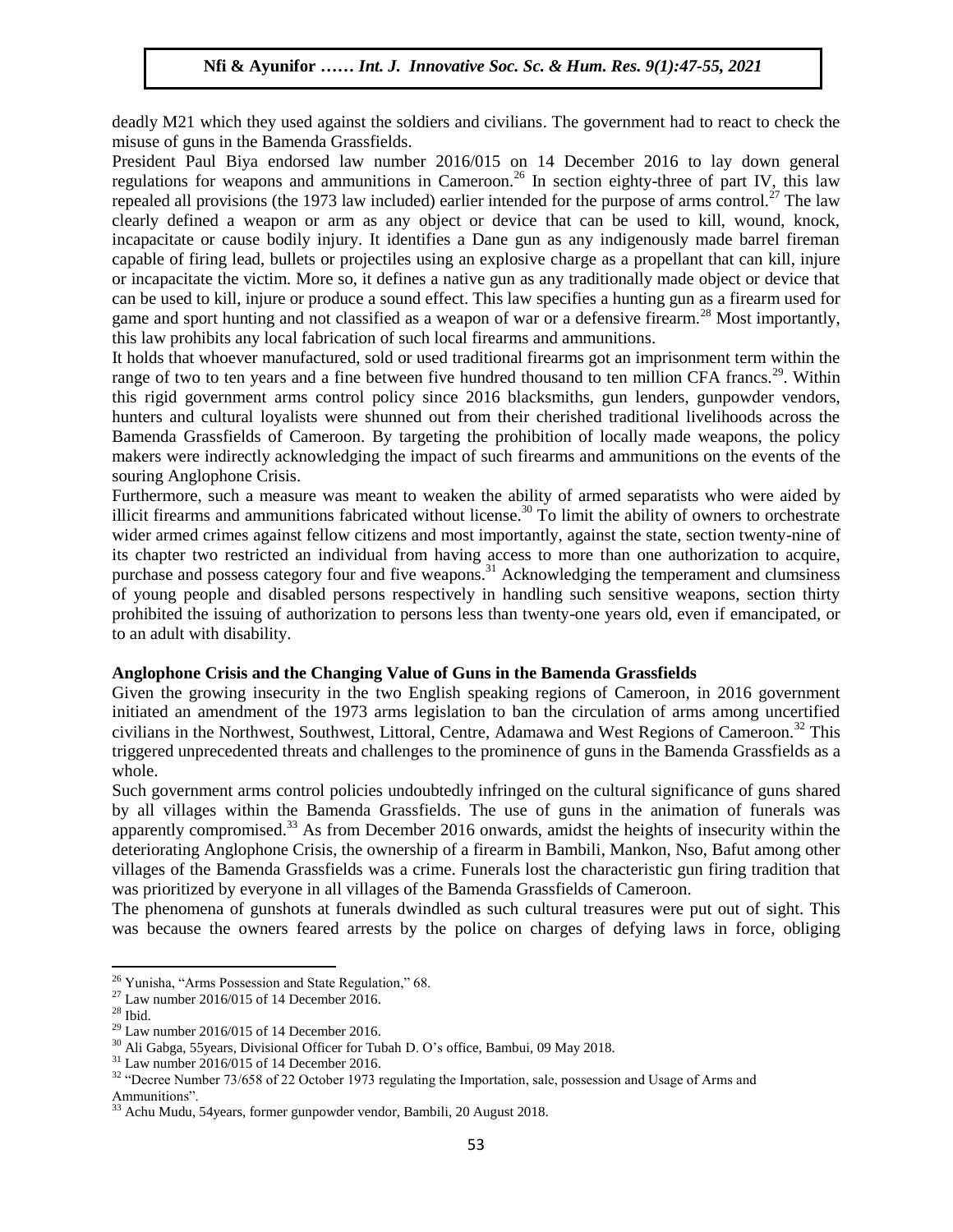voluntary surrender of such weapons to Divisional Offices. The guns molded and rusted in hidden locations, which informants preferred not to mention. The implementation of government arms control laws made funerals boring and very dormant to a majority of gun users and advocates in Bambili.<sup>34</sup> As such, the enthusiasm that often characterized gun firing at funerals died an unnatural death.

Besides, guns lost the pride of place in symbolizing traditional institutions such as the *Menjong* and *Lalee.* This was unprecedented. *Lalee* and *Menjongs* went to the funerals of their staunch members without guns unlike before. The excitement usually boosted by thunderous gunshots was absent. Without their guns these traditional institutions were rendered mute and powerless, first to usher their deceased members to the afterlife and secondly to carry out more productive hunting parties. It must be reiterated that these institutions and firearms were inseparable as the former was very dependent on the latter. Most of all, *Abuum* whose membership was dependable on gun ownership and mastery of shooting skills was severely affected.<sup>35</sup> The activities of these men were retarded by implemented arms control policies. The use of guns in inter chiefdom diplomacy also suffered because no one could risk moving with a gun from one Chiefdom to another.

Moreover, the popularity of guns as traditional symbols of maturity and manhood was eroded.<sup>36</sup> Previously, the ownership and ability to use such arms determined the ascension to adulthood by a man. This was enhanced by even a severe tag on the number of guns in the collection of a single individual. This pride came under erosion by anti-guns legislations from government on the bases of security and social cohesion. This phenomenon made it impossible to differentiate men from women, children from adults alike. $37$  The optimism that accompanied gunshots by first-timers was absent then after.

Gunpowder vendors were also unduly targeted by such inconvenient external interferences on the part of government. The sales of gunpowder was a cherished venture in the community for many years many people took pride in it while their services were remarkable to Bambili people. Gunpowder vendors solved the problems of many as they lent guns and made supply of ammunitions guaranteed and sustainable. As seen in chapter two Achu Mudu and James Tabah were among those who took interest in gunpowder vending and guns lending in Bambili. This satisfaction was altered when arms control legislations rebuked the sale of ammunitions and transfer of guns to uncertified persons.<sup>38</sup>

#### **CONCLUSION**

Gun culture was shared by all the Chiefdoms of the Bamenda Grassfields of Cameroon. The utilization of guns in these communities provided economic activities and animated socio-cultural endeavors. For generations, guns were inextricable elements in the daily lives and culture in the Bamenda Grassfields. Funerals, hunting, individual and communal defenses were among the many avenues from where guns were highly appreciated by all members of the community. Traditional institutions such as *Abuum*, *Menjong* and *Lalee* were sustained within the cherished gun culture shared in the Bamenda Grassfields. After 1973, implemented government policies to control the acquisition, possession and usage of firearms evidently wounded this pristine indigenous guns culture. In 2016, the amended 1973 law made this situation even more serious and invited even greater nostalgic sentiments from all Bamenda Grassfields villages about lost gun culture and a once thriving gun economy.

In its findings, gun culture in the Bamenda Grassfields was sustained by socio-economic and political significance attributed to such weapons. Besides, the sustainability of guns among indigenous cultures in the Bamenda Grassfields was subdued to the path of extinction by implemented government arms control legislations and anti-guns opinions within the community facing the harsh realities of the Anglophone Crisis.

l  $34$  Ibid.

<sup>35</sup> Peter Afegenui, 57 years, Security Guard and member of *Abuum, Bambili,* 20 August 2018*.*

 $^{\rm 36}$  Ibid.

 $^{37}$  Ibid.

<sup>&</sup>lt;sup>38</sup> Interview with Njimukala Stephen.